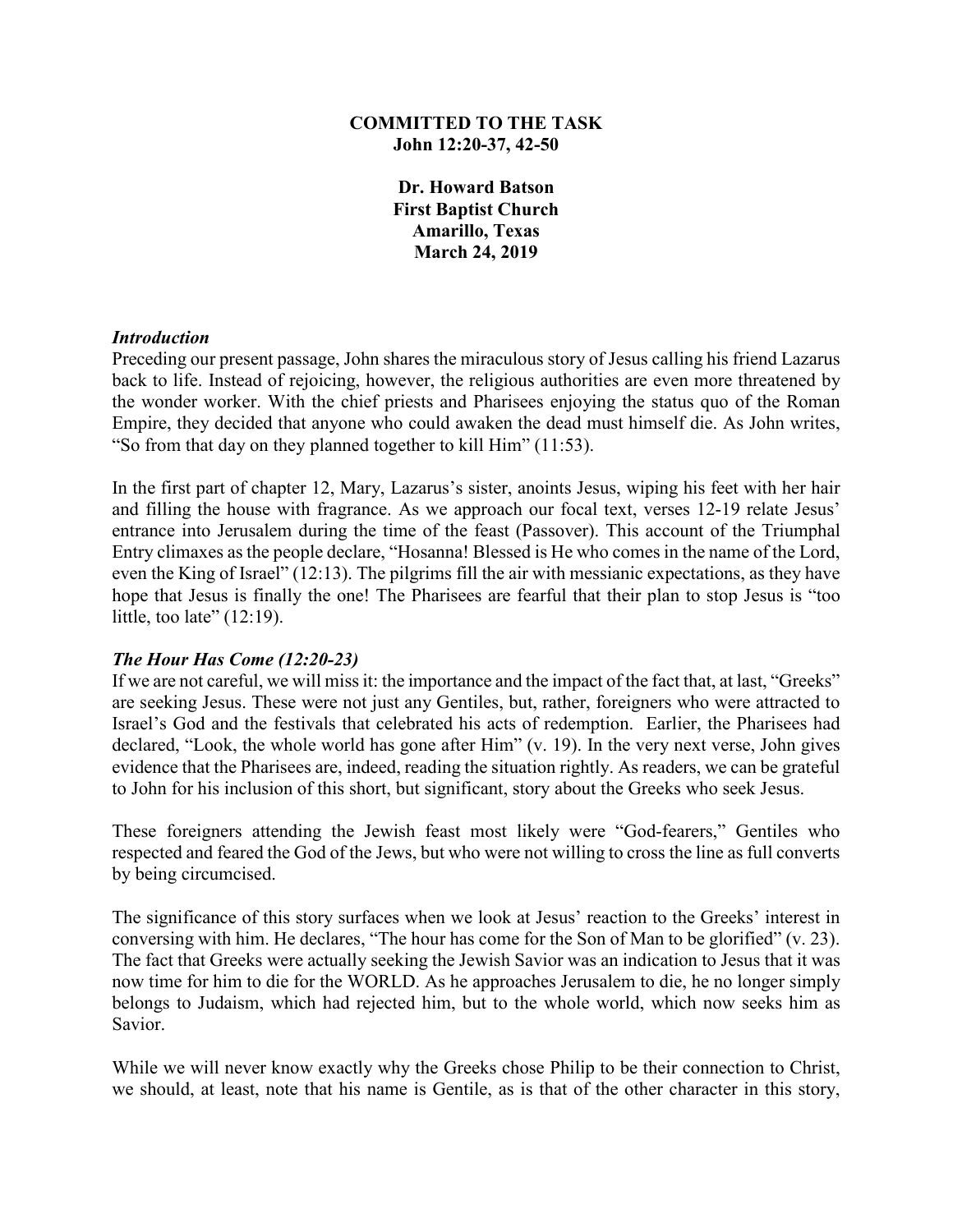Andrew. Bearing Greek names, it might be that Philip and Andrew were the ones most comfortable with the Greek culture and language. These Greeks represent no less than the nations seeking their salvation from Jesus.

While John gives us no record of Jesus' conversation with the Greeks, John does provide us with the significance of their search: The hour of Jesus has arrived. One can hardly make too much of this message from our Messiah. "The hour has come" calls us to remember the other occasions when the hour or time had "not yet" arrived. For example, Jesus responds to his mother Mary's request that he do something about the insufficient supply of wine at the wedding in Cana by asserting, "My hour has not yet come" (2:4). In John 7, moreover, Jesus' brothers seek to hasten Jesus' clash with the authorities in Jerusalem. Responding to their request that he "show himself to the world," Jesus replies, "My time is not yet at hand…" (7:6, 8). Finally, after Jesus goes to Jerusalem—not at the bidding of his brothers, but on his own accord—the Jewish authorities seek to seize Jesus. They were not, however, able to lay a hand on him because "his hour had not yet come" (7:30).

Therefore, when we finally hear the announcement that "the hour" of Jesus has arrived, we know that it is a clear indication that his very Passion is upon us. His hour refers not simply to his death, but also to his resurrection and glorification. New Testament scholar Edward Klink observes, "This is the grand irony of the gospel. The hour of the glorification of the Son of Man…is made manifest on the cross (i.e., the place of suffering, humiliation and shame)!

# *The Seed Must Die (12:24)*

The metaphor of the seed is a picture of "being planted." This image is akin to the picture that Paul paints in Romans 6 when he says that we both die with Christ and rise with him (Romans 6:3- 5). A principle lesson of the gospel is that—with Christ—life comes through death! Part of the paradox of the gospel is that God most often saves his people through death rather than from death. When we stand at the graveside of a family member, God has not been defeated; we have not been deserted. The seed has been planted so that as it dies with him, it might also rise with him. Upon planting, a farmer does not lose a seed, but gains fruit, just as the Father, through the death and burial of the Son, gains many children.

# *Loving Life and Losing It (12:25-26)*

A seed which might refuse to be planted would produce no fruit (thus failing to fulfill its very purpose); the children of God owe their very life to the Son (the seed) who was willing to be planted in order to bear fruit for the kingdom. "Loving life" is a self-defeating process in that such love destroys the very life it seeks to retain. "Hate" is used because it is the antithesis of love. Compared to the priority we place on the interests of the kingdom, our sentiment for the affairs of the world is nothing less than "hate."

The natural outcome of our passion for the kingdom is our service and undying devotion to the Christ. We must, however, not miss the message: in this context, to be "where the Lord is" is to be at the place of the Lord's passion, his suffering. Any man with full devotion to the kingdom, however, will be honored by the Father whom the Son serves.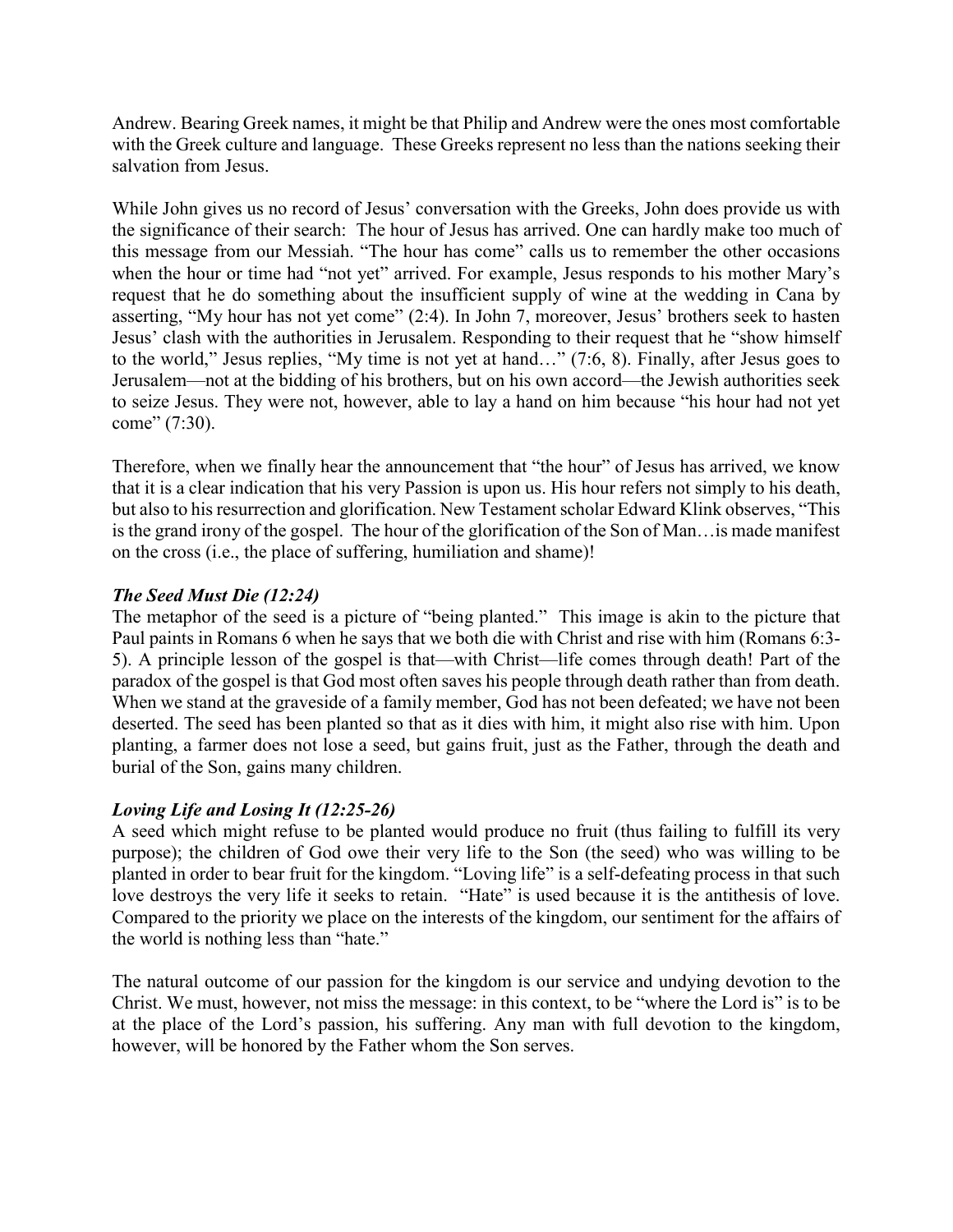## *A Troubled Soul, but a Glorified God (12:27-28)*

Although John's Gospel emphasizes the divinity of Jesus more than the Synoptic Gospels (Matthew, Mark, and Luke), Jesus is, nonetheless, still presented as fully human—he came in flesh. Therefore, we should not be surprised that when Jesus thinks about "the hour," the cross, he recoils with a troubled heart. Some commentators have compared this verse in John to the Gethsemane account found in the other Gospels—it is here that Jesus agonizes over the suffering of the cross. Jesus, however, will not ask his Father to save him from "this hour" because it is for this very reason he has come. This hour must both be faced and passed through.

In all of his humanness, Jesus is shrinking away from the pain of crucifixion. But this agony ends like the prayer in the Garden of Gethsemane, "Not what I will, but what You will" (Mark 14:36). "This hour" in the Gospel of John has an absolute air of inevitability. The Son has come to glorify the Father. When Jesus prays that his Father will be glorified, he uses the tense in the Greek language (aorist) which is a reflection of a single act. The single act which most glorifies the Father is Jesus' obedience on the cross. As a response to Jesus' prayer to glorify the Father, a heavenly voice declares, "I have both glorified it and will glorify it again."

## *A Thundering Voice from Heaven (12:29-30)*

As is often the case when a divine voice speaks from heaven, the reception from the people below is varied. Some simply heard thunder, while others heard the voice of an angel. This confusing occasion reminds us of the various responses to the heavenly voice that spoke to Saul of Tarsus (Acts 9:7; 22:9). On that occasion, Saul both heard and understood the divine voice of the resurrected Jesus. Some with Paul, however, heard the voice, but did not have a visual experience of a glorified Christ. Still others, it seems, heard a voice, but did not understand the voice which was speaking to Paul.

The people who could not comprehend the "Word" when he arrived in the flesh (1:14) could also not comprehend the voice of God as it thundered from heaven. Verse 30, nonetheless, makes clear that the voice was primarily for the people, the crowds. Jesus was already aware of his intimate relationship to the Father. The crowd could hear the thunderous voice as confirming the mission of the Son of God.

### *Judgment upon the World (12:31-33)*

Jesus' crucifixion represents the condemnation of the world in that the world has mistreated the Son. Likewise, the prince of this world—Satan himself—is ultimately overthrown by the crucifixion. Paradoxically, the very thing (the cross) that looked like the triumph of both evil men and the prince of evil turned out to be their demise. Satan is "cast out," an indication that he will find himself cast into outer darkness (Matthew 8:12; 22:13; 25:30).

Jesus concludes by saying, "If I (emphatic in the Greek text, "I myself") am lifted up, all men will be drawn to Me" (12:32). This "lifting up" always refers to the cross (see 3:14). In this very passage where we have "Greeks seeking Jesus," we learn that the narrow, nationalistic religion of Judaism exists for the salvation of "all men." By the nature of his death, "all men," and not Jews alone, will be drawn by God to the Christ.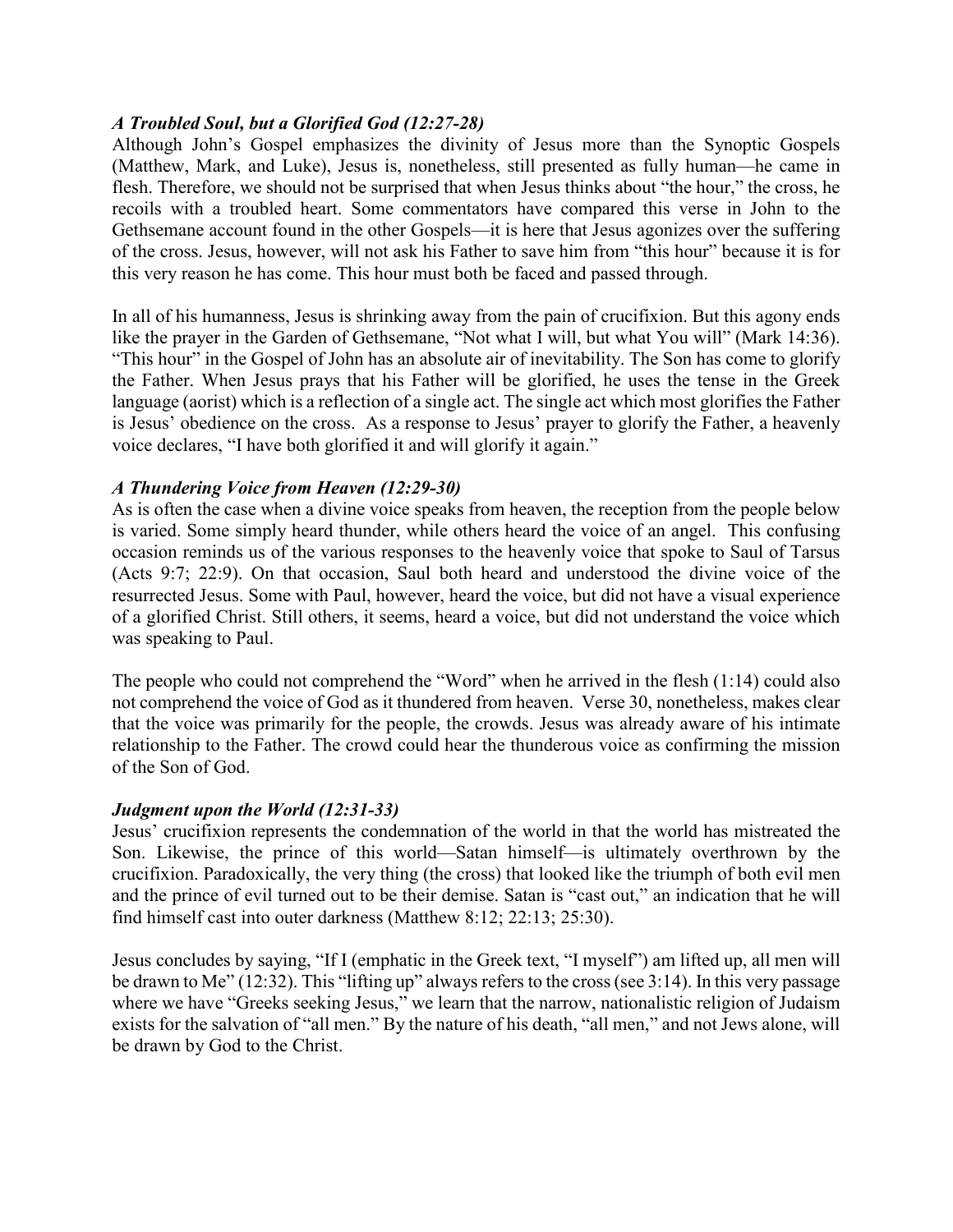The cross, therefore, is the fork in the road. By the cross, men find their place of salvation or their place of judgment (see John 3:18). The cross is seen as both the enthronement of Christ and the dethronement of the devil from his tyranny over men.

The "lifting up of Jesus" has already been mentioned twice by John. In John 3:14, we read, "And as Moses lifted up the serpent in the wilderness, even so must the Son of Man be lifted up." Again, in 8:28, we read, "When you lift up the Son of Man, then you will know that I am He, and I do nothing on My own initiative, but I speak these things as the Father taught Me."

This lifting up, therefore, means more than simply being hoisted on a cross six feet above the ground. There is, unmistakably, a rich double meaning. He is both lifted up on the cross, but, ironically, that is the place of his great enthronement, for it is here that he both glorifies the Father and defeats the powers of darkness.

The people are shocked. The Messiah is not supposed to be someone who hangs upon a tree. By definition, the Messiah is a victorious warrior who overcomes Israel's enemies and will never find himself defeated and dangling on a cross. The people are quite sure that scripture teaches certain things about the Christ, and that in no way includes (in their interpretation) any notion that he could be crucified! Perhaps they have in mind Old Testament passages that indicate the Christ would abide forever (Psalm 89:36; 110:4; Isaiah 9:7; Daniel 7:14). To be sure, the crowd understands that "lifting up" is a direct reference to death and that "the Son of Man" is a direct reference to the Christ. Just preceding our focal passage, John reported the Triumphal Entry, where they rejoiced that the Messiah had finally arrived to fulfill popular expectations. How could he possibly be now speaking of his own demise? Who is this Son of Man? Perhaps he is not the Messiah after all.

# *For a Little While (12:35-37)*

New Testament scholar Edward Klink concludes, "The paradox that the Christ must suffer puts an end to their welcome of Jesus as the Messiah of the Jews." Jesus responds by indicating that "the Light" will, indeed, only be with them for a little while and then will be taken away by the cross. If they would chose to walk in the Light as long as they have the Light, then when darkness arrives it will not overpower them.

The alternative is devastating: The man who walks in darkness does not know where he is going. It will not be any easier to place trust in Jesus after the cross. The crowd should, therefore, commit themselves to him now, before he, the Light of the world, is taken from them and they find themselves in total darkness.

As Jesus hides himself from them (v. 36b), we have an indication that his public ministry is coming to a close. His very act of hiding serves as a pronounced judgment on the crowds who refuse to see the light or comprehend voices from heaven. The people who do not believe in the signs (v. 37) are not believing in God himself. The Christ has been in their midst. He is about to be "lifted up," but they will miss both the Messiah and his message because they will not see the irony of the cross—a display of both the glory and power of God.

# *Conclusion*